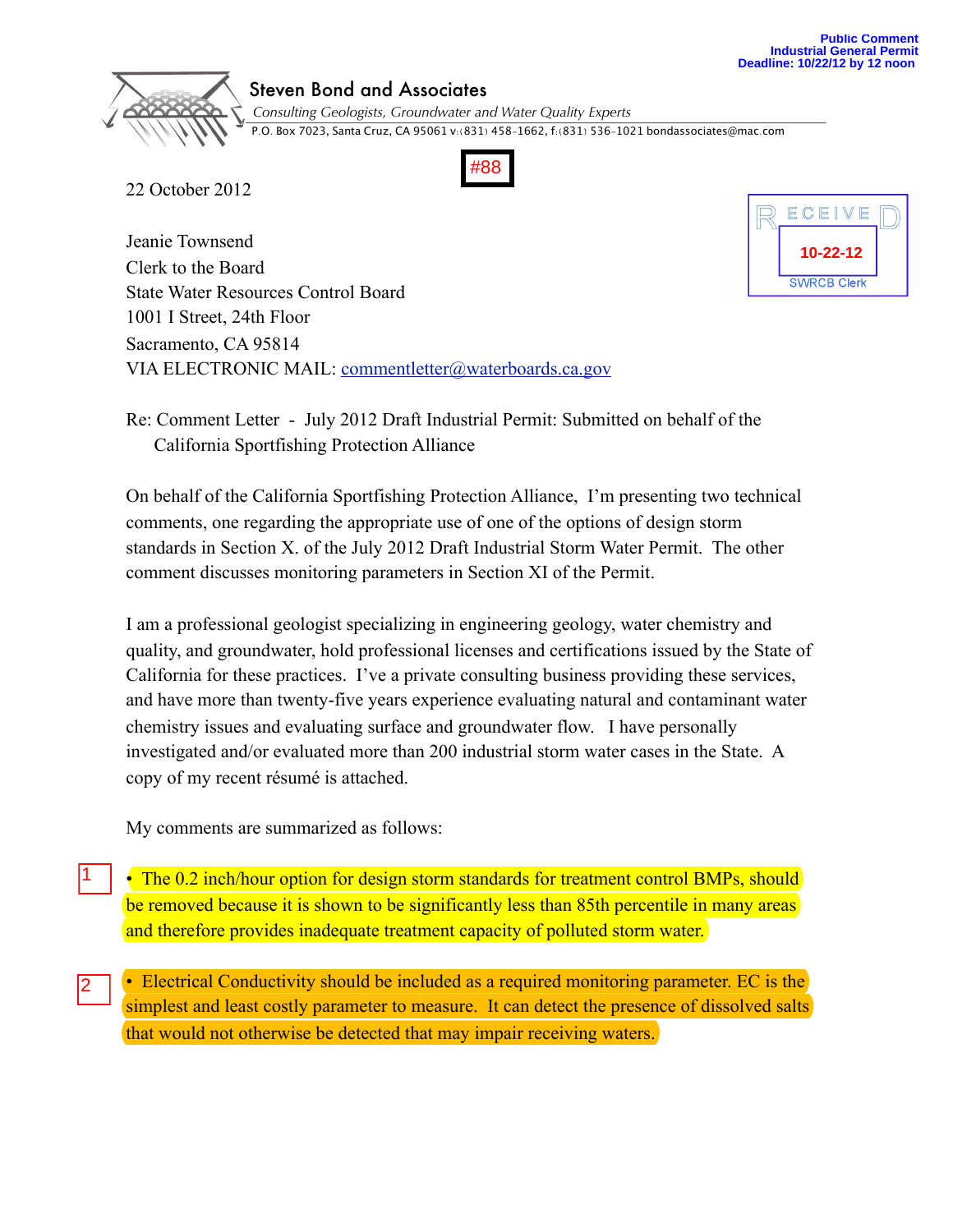My first comment is in regard to Section X. 'SWPPP Requirements, H. Best Management Practices (BMPs), 7. "Design Storm Standards for Treatment Control BMPs" b., Flowbased BMPs. **Discussion** Comment 1

> Under Section X., H., 7., Design Storm Standards for Treatment Control BMPs, one design standard option is offered to dischargers that will provide inadequate treatment capacity of polluted storm water. The design standard that requires that dischargers design their treatment system with the capacity to manage/treat runoff from no more than the runoff flow rate produced from a rainfall intensity of 0.2 inch/hr is not appropriate for all places in California. While 0.2 inches/hour may provide adequate protection in certain locations of the State, it is not appropriate in all places throughout the State. In some regions the value may be greater than required to protect water quality, however in many locations the 0.2 inches per hour provides inadequate protection.

> Considering that the other option is the design standard of two times the 85<sup>th</sup> percentile 24hour storm event determined from local historical rainfall records, the value of 0.2 inches is in many cases, less than one-half of that value. To illustrate this fact, attached are three cumulative frequency distribution curves for Redding, Sacramento, and Los Angeles (figure 1). This figure shows that a flow-based treatment system with a capacity based on 0.2 inches per hour rainfall is easily overwhelmed by recent historic rainfall.

Referring to figure 1: Rainfall depth to the left of the vertical lines is reasoned to be 'managed' by a flow-through system whose capacity is defined by the inches per hour value of the associated line. In the case of Los Angeles,  $0.2$  inches per hour manages  $56\%$ of the rain that fell between 1995 and 2012, and 44% of the rain overwhelmed such a system. In the case of Sacramento, 0.2 inches per hour manages 76% of the rain that fell between 1995 and 2008, and 24% of the rain overwhelmed such a system. In the case of Redding, 0.2 inches per hour manages 75% of the rain that fell between 2001 and 2012, and 25% of the rain overwhelmed such a system.

Another example of the lack of uniformity of the one-size-fits-all approach is the 85<sup>th</sup> percentile 24-hr Rainfall Isohyetal Map of Los Angeles County. This map is included in the report: "Analysis of 85th Percentile 24-hour Rainfall Depth Analysis Within the County of Los Angeles". It can be found at << [http://ladpw.org/wrd/publication/engineering/](http://ladpw.org/wrd/publication/engineering/Final_Report-Probability_Analysis_of_85th_Percentile_24-hr_Rainfall1.pdf) Final Report-Probability Analysis of 85th Percentile 24-hr Rainfall1.pdf  $\gg$ 

This map shows that the 85th percentile 24-hour rainfall depths vary from 0.30 to 1.50 inches within the County of Los Angeles. In many instances, using the 0.2 inch/hour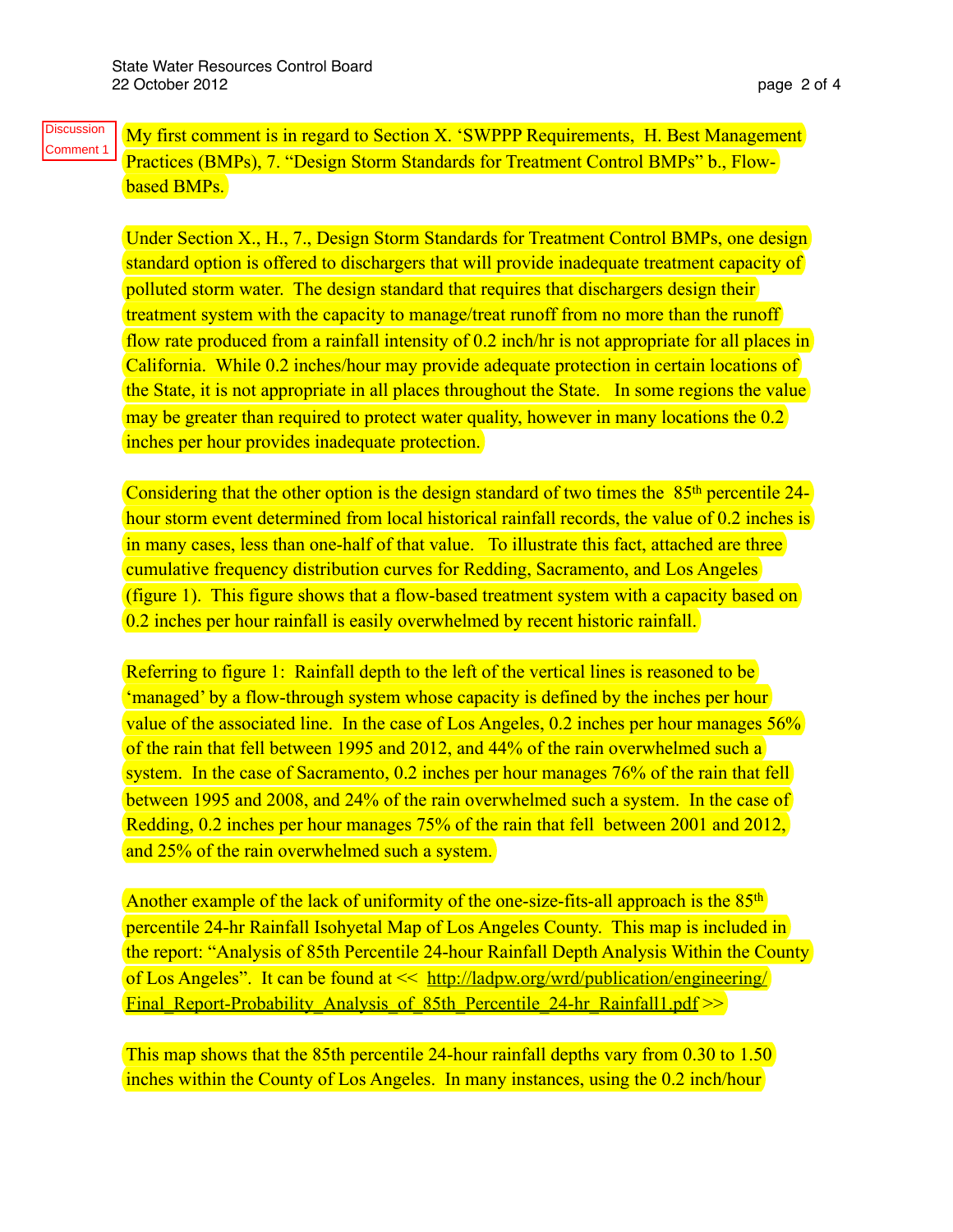| approach will provide less than 10% the water quality protection provided by the other |  |
|----------------------------------------------------------------------------------------|--|
| option.                                                                                |  |

Given an option to spend less money on storm water treatment, most dischargers will choose the cheapest alternative regardless of the protection afforded by the selected standard. Therefore it is important that this deficient standard not be an option.

My second comment is with regard to Section XI. Monitoring Requirements. **Discussion** Comment 2

> Specific Electrical Conductivity (EC) is not included in the suite of test parameters and should be included as a required parameter. EC is the simplest and least costly parameter to measure. It can detect the presence of dissolved salts in storm water runoff from industries whose wastes tend to be non-hazardous brines such food processing (Sector U), as well oil and gas drilling (Sector I). The parameters included in tables 3 and 4 of the Draft Permit would not detect potentially water quality impairing discharges consisting of dissolved solids. Therefore EC needs to be included as a standard field or lab parameter.

Conclusions:

|  | Conclusion • The 0.2 inch/hour design option at best, offers uneven, partial treatment of polluted storm Comment 1 $\alpha$ water. It provides inadequate water quality protection. |
|--|-------------------------------------------------------------------------------------------------------------------------------------------------------------------------------------|

• Electrical conductivity provides very inexpensive and efficient measurement of dissolved salts that may not otherwise be detected. **Conclusion** Comment 2

Recommendations:

| Recommendation  <br>Comment 1 | $\cdot$ Eliminate the 0.2 inch/hour design storm standard for treatment control BMPs.       |
|-------------------------------|---------------------------------------------------------------------------------------------|
| Recommendation<br>Comment 2   | • Add specific electrical conductivity (EC) to the suite of required monitoring parameters. |

Sincerely,

Stan Ba

Steven Bond PG, CEG, CHG Principal, Steven Bond and Associates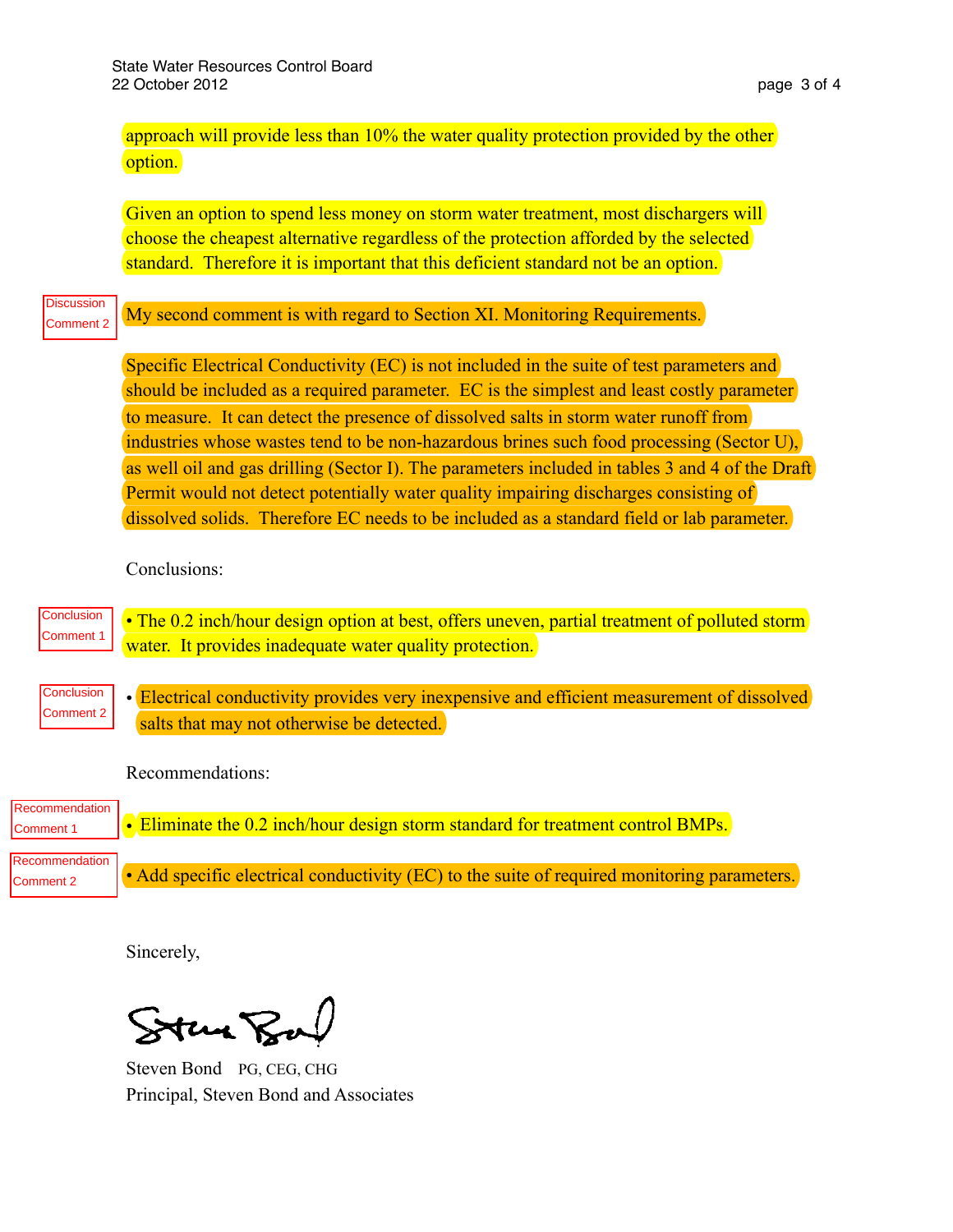#### *figure 1: Hourly Rainfall Depth Distribution*



Figure 1 shows the cumulative rain depth (volume) curves for Redding, Sacramento, and Los Angeles. The weather station and the periods of record are listed on the figure. These data are based on hourly rain data reported as inches per hour. Data from days with less than 0.1 inches per day of rain are excluded.

Rainfall depth to the left of the vertical lines is reasoned to be 'managed' by a flow-through system whose capacity is defined by the inches per hour value of the associated line.

In the case of Redding, 0.2 inches per hour manages 75% of the rain that fell between 2001 and 2012, and 25% of the rain overwhelmed such a system.

In the case of Sacramento, 0.2 inches per hour manages 76% of the rain that fell between 1995 and 2008, and 24% of the rain overwhelmed such a system.

In the case of Los Angeles, 0.2 inches per hour manages 56% of the rain that fell between 1995 and 2012, and 44% of the rain overwhelmed such a system.

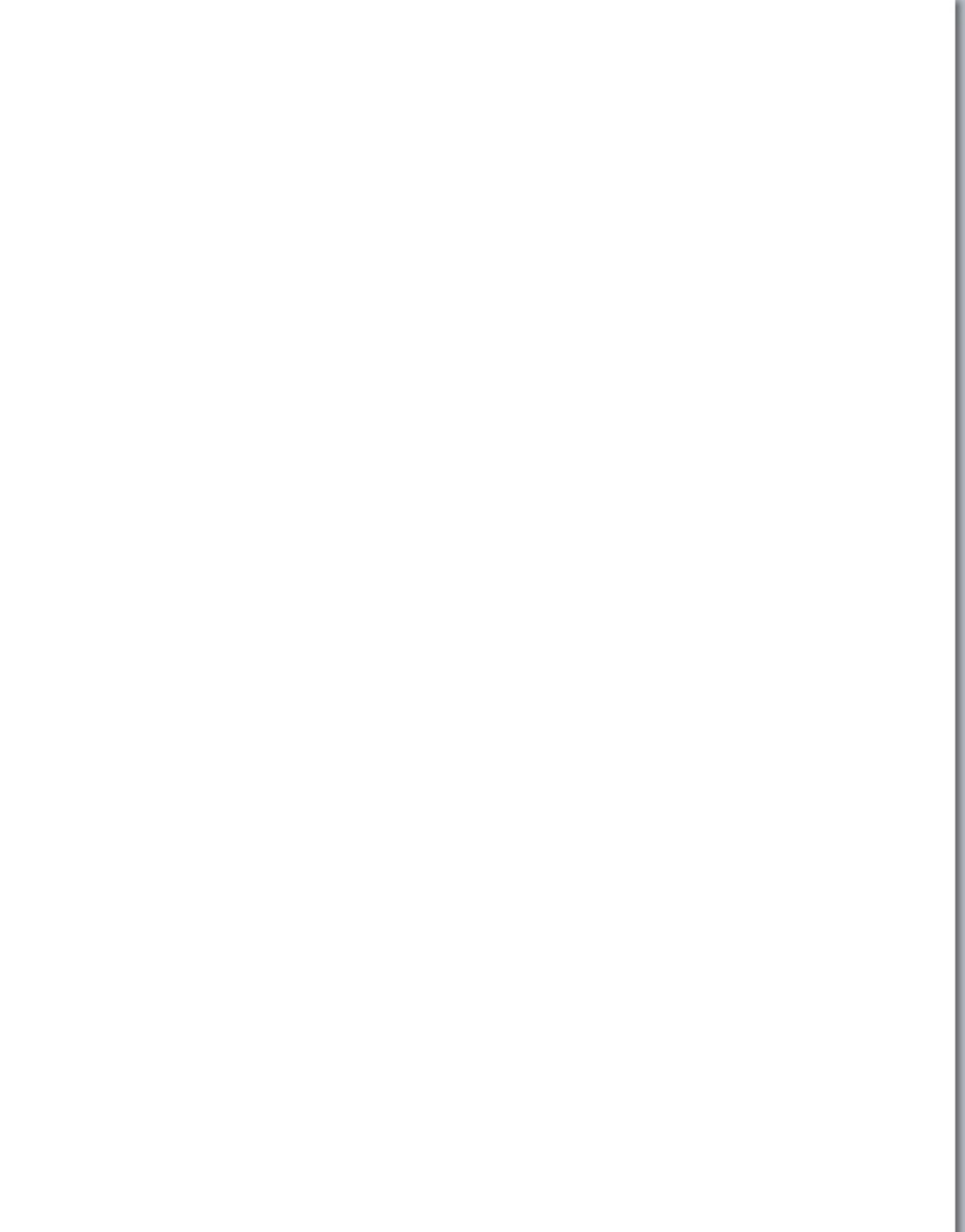# **STEVEN R. BOND**

**Curriculum Vita**

P. O. Box 7023 Santa Cruz California, USA 95061 v:(831) 458 - 1662 f:(831) 536 - 1021 [bondassociates@mac.com](mailto:bondassociates@mac.com)

## **Profile**

*Geologist / Engineering Geologist / Hydrogeologist / Aqueous-geochemist /* 

- More than twenty-five years applied experience in groundwater and engineering geology.
- Twenty years practical experience defining hydrogeologic flow systems in crystalline, fractured rock systems, and porous sedimentary aquifers.
- More than twenty years practical experience evaluating natural and contaminant water chemistry problems and issues.
- Twenty years practice of geochemical analysis of humid and semiarid hydrogeologic regimes, including water supply, and contaminant fate and transport.
- More than twenty years experience investigating and evaluating geologic and hydrogeologic hazards related to slope stability, seismic hazards, hazardous materials, mine wastes, and soil and groundwater contamination.
- More than ten years experience defining and modeling stream and river flow, flooding analyses, and sediment transport systems.
- More than twenty years experience evaluating industrial impacts to surface water quality
- Eleven years regulatory experience implementing California and U. S. water quality laws and regulations.

| <b>Professional</b> | Professional Geologist, California, USA          | # 5411 |
|---------------------|--------------------------------------------------|--------|
|                     | Certified Engineering Geologist, California, USA | #1841  |
| <b>Licenses</b>     | Certified Hydrogeologist, California, USA        | # 0238 |

## **Professional Experience**

## *January 1999 to Present*

Steven Bond and Associates, Santa Cruz, CA, President, Principal Geologist

Conducted investigations and assessments of geologic hazards, threats to surface water and groundwater quality from various industrial and natural sources, and groundwater supply investigations. Performed litigation support in cases involving potential impacts of geologic hazards, groundwater supply and pollution, surface water pollution, and State water quality policy review. Examples of such activities and projects include the following:

- *Engineering Geology*: Conducted investigations of geologic hazards, foundation studies, liquefaction potential assessments, fault trace analyses, slope stability assessments and prepared the associated engineering geology investigation reports for development and industrial projects in Monterey, San Mateo, Mendocino, and Santa Cruz Counties. ◊ Conducted foundation suitability study, seismic evaluation, and fault trace study for resort development, Big Sur (Monterey Co.)  $\Diamond$  Conducted analysis of debris-slide hazard potential of properties near Loma Mar (San Mateo Co.)  $\Diamond$  Did technical analysis of slope stability and soil erosion potential of timber harvest operations, and evaluated surface-water monitoring practices (Humboldt Co.) for permitting dispute.  $\Diamond$  Evaluated landslide activation hazard analysis of cliff side development in Brisbane (San Mateo Co.)  $\Diamond$  Evaluated potential erosion hazards and drafted technical remedies from impacts of extrajudicial logging activities (Mendocino, Co.)  $\Diamond$  Prepared engineering geologic reports for various residential development projects (Santa Cruz Co. , San Mateo Co.).
- *Groundwater Investigations, Modeling, and Remediation System Design:* Designed and implemented original subsurface investigation technics, and remediation systems for a complex hydrogeologic environment of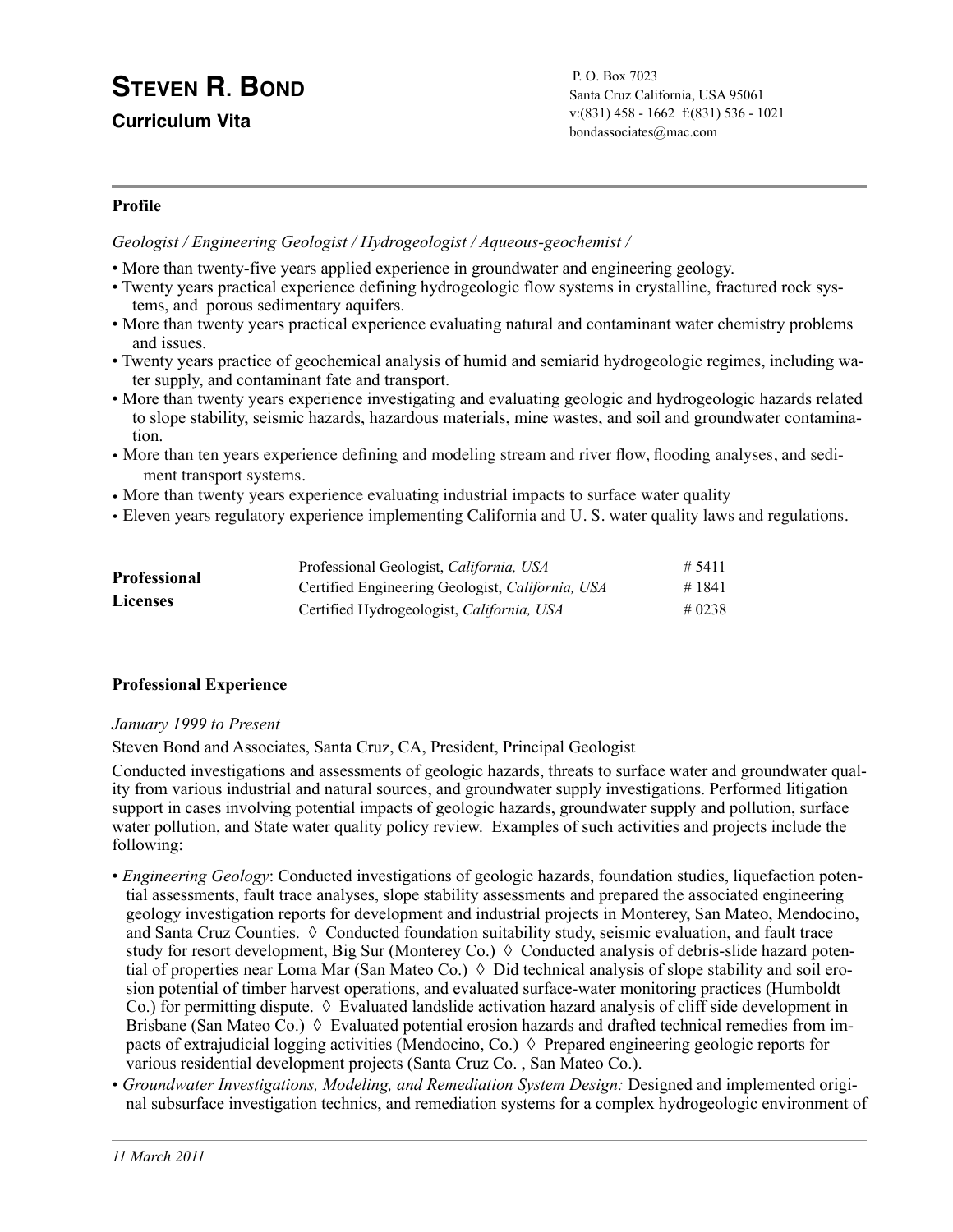volcanic sediments, for Sierra Nevada Mt. community drinking water contamination (Volcano, CA). ◊ Did aquifer analysis and computer simulation (Modflow) of contaminant flow and remediation system design (groundwater extraction) for MTBE site in Turlock,  $CA$ .  $\Diamond$  Did groundwater transport and pollutant fate analysis of landfill for litigation support. (Colma, CA)

- *Groundwater Supply:* Conducted groundwater use sustainability study for Sonoma Valley winery (Valley of the Moon). ◊ Did evaluation of sustainability potential and impacts from groundwater extraction in Sierra Valley (Sierra and Plumas Counties) for litigation support.
- *Policy Review and Regional Studies:* Conducted technical review and analysis of CA State water policy (State Implementation Plan, California Toxics Rule) for litigation support.  $\Diamond$  Technical consultant and committee member for San Francisco Bay Copper-Nickel TMDL impairment studies (north and south).
- *Storm Water:* Conducted technical reviews, and did litigation support in cases of storm water pollution regarding the adequacy of monitoring programs, BMPs, and treatment technology application (Alameda, Humboldt, Placer, Sacramento, San Joaquin, San Mateo, San Francisco, Sonoma, Yuba counties) for the following types of industry: aggregate, cement, asphalt, metal fabrication, metal forging, steel casting, recycling, ship breaking, wood treatment, sawmills, CAFOs, vehicle maintenance, auto wrecking, POTW, precious and heavy metal mines, landfills, fueling facilities, and port loading facilities for ammonia, fertilizer and petroleum coke.
- *Mining Projects:* Evaluated drinking water quality hazards posed to confined prisoners at an operating copper mine (United Nations ICTY, Bosnia-Herzegovina). ◊ Evaluated geochemical potential to produce acid and release arsenic from re-activated gold mine (Sutter Ck. CA), acid mine drainage water quality impacts. ◊ Evaluated WQ pollution potential from abandoned mercury and gold mines (Coastal Mts, central & north CA, Sierra Nev. Mts) for litigation purposes.
- *Land Discharge Projects:* Evaluated compliance with CCR Title 23, Title 22, Chapter 15 (CA) regulations for Winery wastes (Amador County), dredging spoils disposal (Port of Stockton), Class III landfill (San Mateo Co., Shasta Co., Lake Co.). Designed monitoring programs and budgets.

#### *March 1998 - January 1999*

Fall Creek Engineering, Inc., Santa Cruz, CA, Principal Geologist

Evaluated the risk from surface and groundwater contamination to public groundwater supplies (Big Sur); performed computer simulations of flow and geochemistry of ground and surface water interaction using Modflow, Minteq. Did hydrologic studies to evaluate the flood stages, water surface profiles, and erosion potentials; constructed a computer -based hydraulic model of the river using HEC-RAS (Salinas River, Monterey Co.); prepared water quality and flood control management plans (Pajaro River). Designed and conducted soil and groundwater sampling analysis programs at various sites in Monterey and Santa Cruz Counties (leaky underground fuel tanks, wastewater disposal systems).

#### *March 1997 - January 1998*

#### Water For People, Denver Colorado, Consulting Hydrogeologist

Conducted a synoptic hydrogeological survey of the Bay Islands, Honduras, Central America for the Bay Island Environmental Project. Conducted a study of the islands' resources and made recommendations for a comprehensive water supply investigation of the three main islands comprised primarily of fractured metamorphic rock. Conducted local interviews, literature review and a reconnaissance level survey, field trued geology in selected areas. Evaluated island-available drilling technology, characterized water quality and supply issues for several of the island communities, prepared investigative criteria for future work, wrote report.

#### *December 1986 - May 1998*

California Regional Water Quality Control Board, Sacramento, CA. Associate Engineering Geologist

Conducted investigations of all aspects of pollutant transport in the vadose zone and groundwater and surface water. Reviewed and evaluated the geologic, hydrogeologic, geochemical, and geophysical content of professional reports. Evaluated thoroughness of surface and groundwater investigations, the completeness of remedial efforts, and validity of monitoring programs. Provided expert technical assistance to State and local agen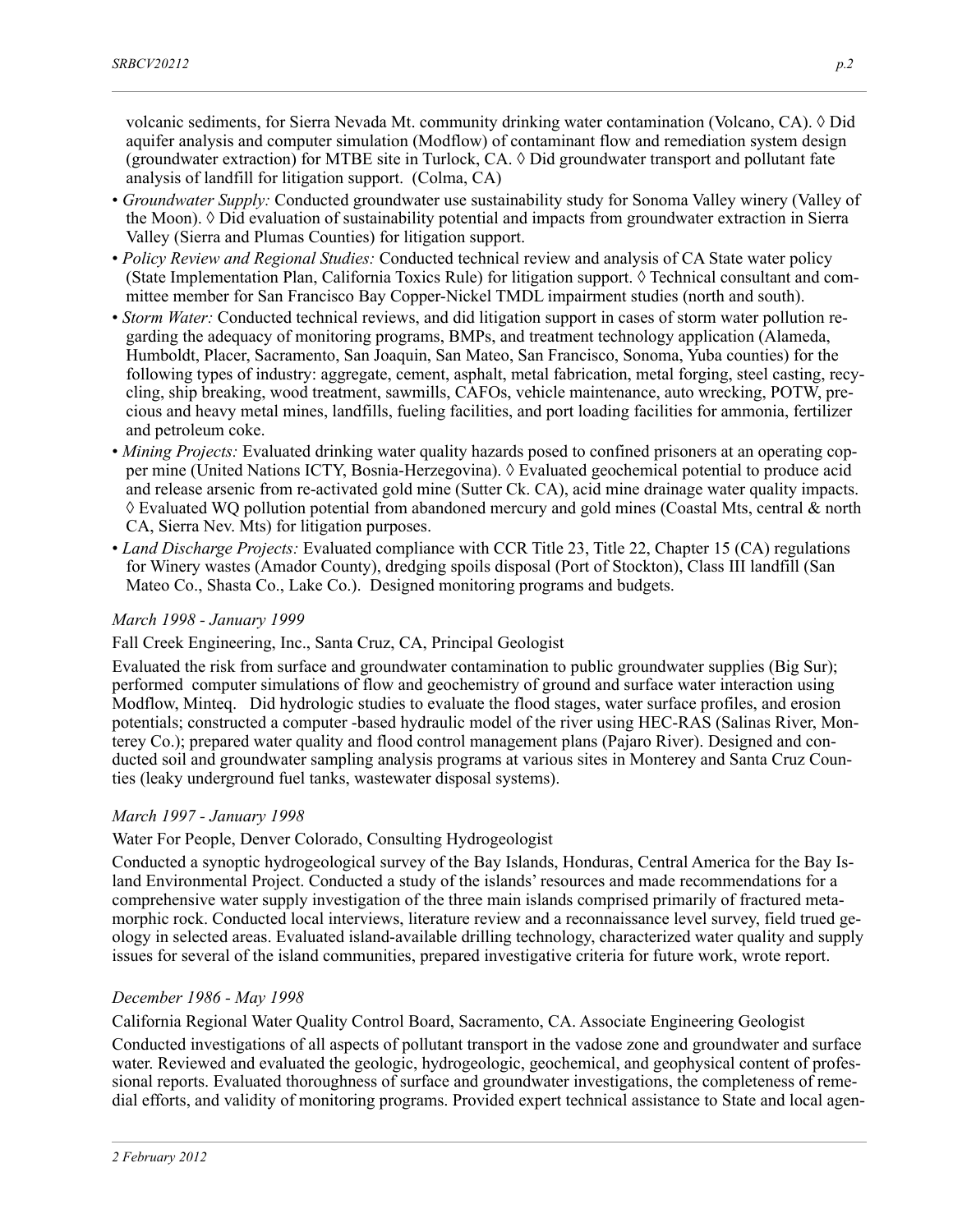cies on issues of geochemical fate and transport of pollutants, well-head protection strategies, abandoned mine investigation and remediation methods, and contaminated groundwater and soil cleanup technics. Examples of such projects include the following:

- Analysis of groundwater impacts from organic solvents and fuels in sedimentary and fractured rock terrain. Evaluated investigative methods including drilling techniques, soil, water, and vapor sampling methods, and in situ and ex-situ remedial technologies using vapor transport, groundwater capture, extraction and treatment. Did deterministic computer modeling. Technical advisor and regulator for hundreds of facilities under authority of Federal and State underground tank statutes in the counties of Alpine, Amador, El Dorado, Calaveras, Lake, Napa, Mariposa, Placer, Sierra, Solano, Stanislaus, and Tuolumne California, and in Yosemite National Park.
- Analysis of groundwater flow and pollutant transport characteristics of polluted, high density waste water (industrial acids and heavy-metals) at Davis, CA. Evaluated water quality impacts, effectiveness of groundwater extraction schemes using numerical modeling methodologies for flow, and chemical fate and transport. Co-developed in situ leaching methods of contaminated soils to accelerate cleanup rates.
- Analysis of the underlying, geochemical causes of acid mine drainage at the Penn Mine in Calaveras Co., CA. Identified and evaluated groundwater flow paths in a faulted crystalline-rock aquifer and the applicability of water quality and hazardous waste laws to the toxic discharges. Conducted a geologic and fracture mapping project and developed conceptual flow groundwater model. Evaluated acid-mine and acid-rock drainage remedial alternatives and made recommendations for their use. Developed and composed work plan for the investigation of fractured-rock hydrogeological transport, and aquatic geochemical fate of heavy metals from Penn Mine to the adjacent Camanche reservoir. Authored numerous reports and a series of successful grant proposals, prepared annual budget and obtained funding for detailed groundwater and remedial waste rock investigations.
- In companion project to the above mine waste project, developed a conceptual model for the transport mechanisms of heavy-metal laden sediment in the Camanche water-supply reservoir, developed the conceptual methodology of investigation, and managed the project. Assembled a team of limnologists from the University of California at Davis and fluid mechanical engineers specializing in sediment resuspension from University of California at Santa Barbara. Wrote a successful Federal Clean Lakes Grant proposal, and implemented the investigation at Camanche reservoir, California.

## *May 1986 - September 1986*

U.S. Army Corps of Engineers, Sacramento, California, Engineering Geologist.

Conducted geologic and hydrogeologic investigations preparatory to the design of Deer Creek Water Supply Reservoir, Utah. Drafted groundwater investigation plan. Conducted geologic mapping. Designed monitoring wells, supervised drilling crews and well construction, conducted aquifer pumping tests.

## *October 1983 - September 1984*

Dames and Moore, Los Angeles, California, Sedimentary Petrologist.

Conducted sedimentological investigation of near-shore sediments in western Arabian Gulf. Characterized sediment transport systems in the Arabian Gulf area of United Arab Emirates for Abu Dabi National Oil Company.

## *May 1982 - April 1983*

U.S. Army Corps of Engineers, Portland, Oregon, Engineering Geologist.

Conducted geologic, geophysical and hydrogeologic investigations in the Columbia Gorge near Bonneville, Oregon. Conducted geophysical borehole investigation of Bonneville New Navigation Lock. Did detailed mapping of landslides, and drill core logging. Designed passive de-watering systems, and monitoring wells. Supervised drilling crews and the construction of water supply wells and monitoring wells; conducted and interpreted aquifer pumping tests.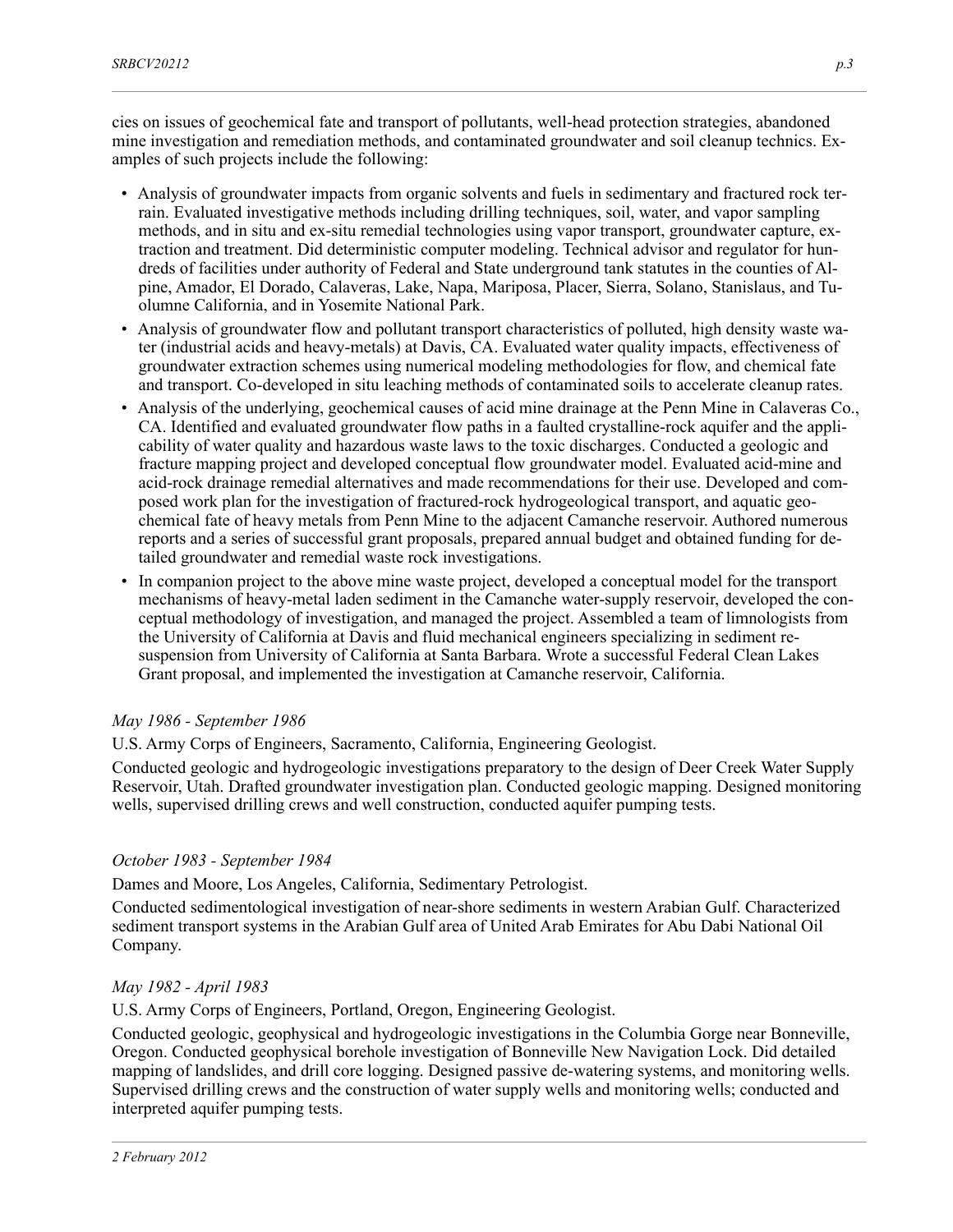### *June 1981 - December 1981*

XCO, Denver Colorado, Petroleum Field Geologist

Did drill core logging, conducted field screening of chemical composition of drill cores, interpreted geologic strata, and prepared drilling reports in several depositional basins in North Dakota, Colorado, and Oklahoma.

*September 1976 - September 1977*

U. S. Geological Survey, Menlo Park, California. Geologic Field Assistant.

Conducted geologic mapping and did geochemical sampling for Continentally Unified Strategic Assessment Program. Evaluated economic potential of proposed Federal Wilderness areas and abandoned mines including the Kalmiopsis Wilderness of southwestern Oregon; an ophiolite suite and recent volcanic terrain.

| <b>Education</b><br>& | Master of Science (ABT) in Hydrogeology, Special Studies Program, California State<br>University, Chico, California, 1985-1986                                                                                                                                                                                                                                                                                   |
|-----------------------|------------------------------------------------------------------------------------------------------------------------------------------------------------------------------------------------------------------------------------------------------------------------------------------------------------------------------------------------------------------------------------------------------------------|
| <b>Training</b>       | Bachelor of Arts in Geology, Humboldt State University, California, 1979 - 1981                                                                                                                                                                                                                                                                                                                                  |
|                       | Annual NWWA courses in Aqueous Geochemistry, Fluid Flow through Fractured Rock, In<br>situ Fluid Extraction Systems, Ground-Water Isotope Geochemistry. 1987-1991.                                                                                                                                                                                                                                               |
|                       | Computer Modeling. EPA CEAM: MINTEQ geochemical speciation, 1990, 1991; WASP<br>surface water flow and transport, 1991. General Sciences Corp.: SESOIL vadose zone<br>pollutant transport, 1994, 1996; AT 123D groundwater pollutant transport, 1994, 1996;<br>NWWA: Visual Modflow, Flowtrans, groundwater flow and transport, 1996. WHI: Mod-<br>flow 2000, MTD3, groundwater and contaminant transport, 2002. |
|                       | Constructed Wetlands Workshop and Seminar Series, Humboldt State University, California,<br>2002.                                                                                                                                                                                                                                                                                                                |
|                       | Soil Slope Stabilization, Embankment Design, National Highway Institute, Vail, CO, 2007                                                                                                                                                                                                                                                                                                                          |
|                       | 40 hour OSHA Health and Safety for Hazardous Waste Operations and serial 8 hour re-<br>fresher courses.                                                                                                                                                                                                                                                                                                          |
|                       |                                                                                                                                                                                                                                                                                                                                                                                                                  |

#### *Professional Associations*

Association of Engineering Geologists; Groundwater Resources Association of California Northern California MTBE and Fuel Oxygenates Committee

#### *Non-Profit Affiliations*

Valley Air Trust, Central Valley, Stockton California, Board Member 1993 - 1997 BayKeeper San Francisco Bay -Sacramento Delta, Technical Advisory Committee Member 1996 - present. California Sportfishing Protection Alliance, Technical Advisory Committee Member 2000 - present The Abandoned Mine Alliance, Sierra City, California, Board Member 2005 - present

#### *Expert Testimony*

• Before the United States Northern District of California Court, on issues of storm water pollutants associated with industrial ammonia and urea fertilizer production and storage operations in the case of California Sport Fishing Protection Alliance vs California Ammonia Company, September 2006.